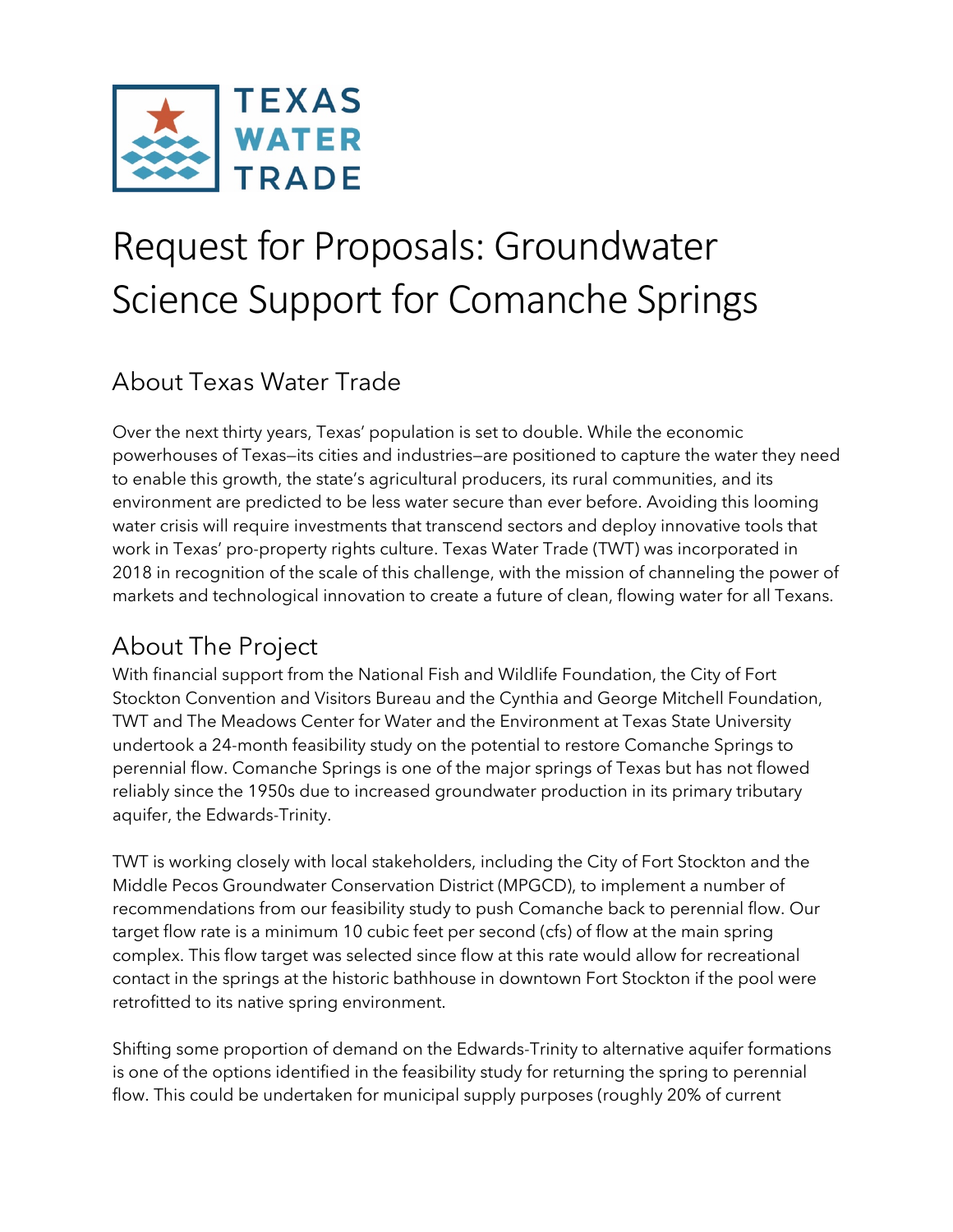pumping in the spring's contributing zone is for drinking water) or for alternative agricultural irrigation supply (80% of current demand).

With the support of a U.S. Bureau of Reclamation Applied Science grant, TWT is now pursuing additional inquiries into aquifer properties in the contributing zone of Comanche Springs. These inquiries are needed to elucidate the extent to which stored water in underlying aquifers below the Edwards-Trinity contribute to flow at Comanche Springs. This work is needed to evaluate the potential springflow benefit of redirecting some level of agricultural and municipal demand in the Leon-Belding Irrigation Area away from the Edwards-Trinity Aquifer and toward alternative formations such as the Rustler, Dockum or Capitan Reef Aquifers.

The study area is colloquially known as the Leon Belding Irrigation Area and is designated as Management Zone 1 (MZ1) by MPGCD. This work will be undertaken in close coordination with MPGCD, including integration of data collected through our study into MPGCD's groundwater-springflow model for MZ1.

Funds will be used to pay for the preparation, execution and interpretation of results from well pumping tests in the contributing zone of Comanche Springs. MPGCD is currently adjusting its groundwater model for MZ1 to support prediction of springflow responses to seasonal groundwater pumping; data generated by TWT through this study will be fed into the MPGCD model to support modeling validation.

The work described in this proposal, to be completed no later than February 28, 2022, will contribute to developing hydrologic information and water management tools and improve modeling and forecasting capabilities which may be used by water managers to increase water supply reliability and enable conjunctive use of groundwater and surface water.

## About The Request for Proposals

TWT is seeking a suite of technical support to advance the objectives of our Applied Science grant. Those technical support services are presented holistically within this Request for Proposals. Respondents are invited to submit proposals in whole or in part for the services described below.

The grant supporting this work concludes in February 2022. All work under this program must be completed by the end of that month, and most desirably by the end of January 2022. Based upon discussions with our existing Advisory Group and in consideration of agricultural production cycles in the Leon Belding Irrigation Area, we anticipate that the most preferred window for aquifer pump tests will be in February 2021 and/or November 2021.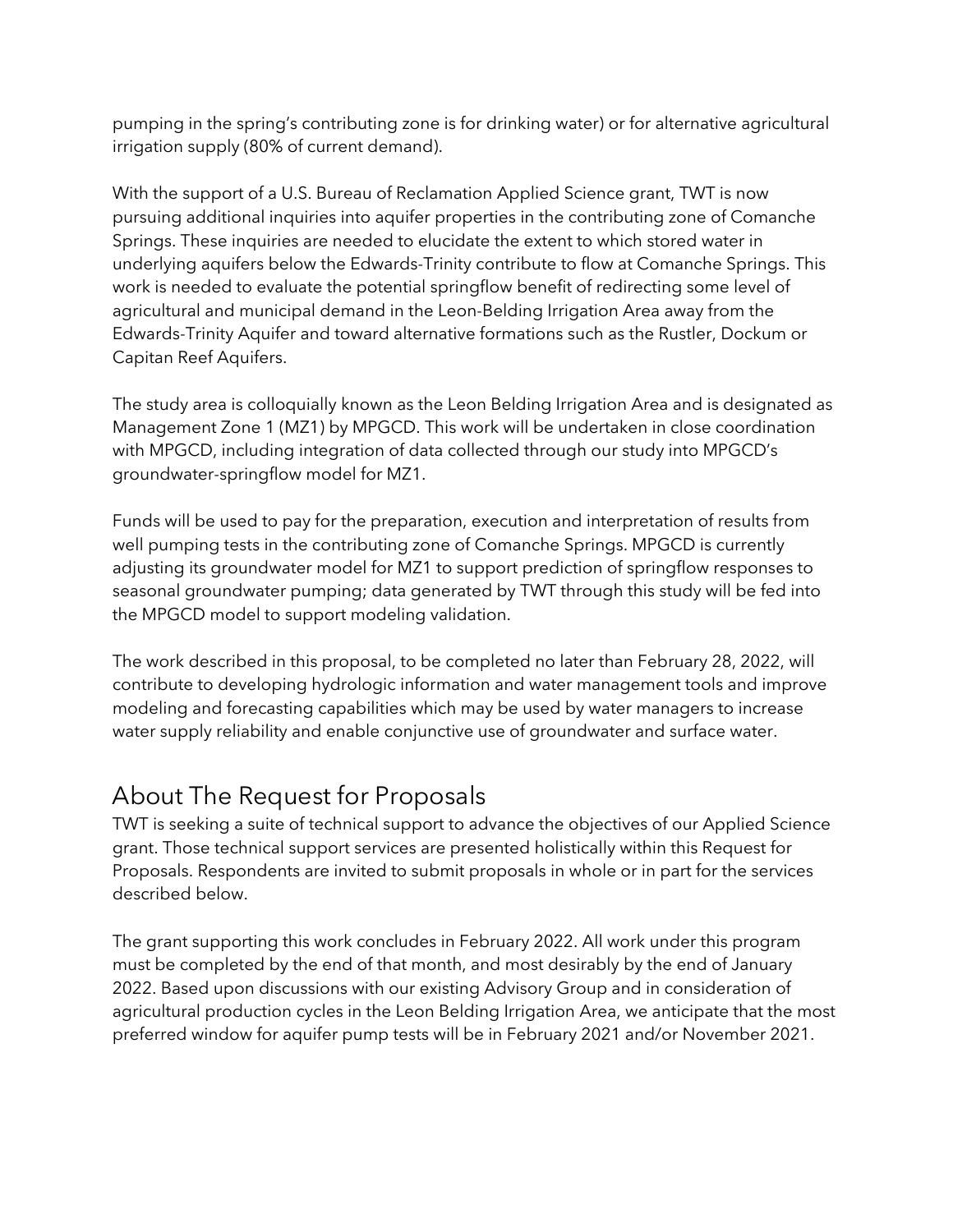All spatially explicit data or tools developed in this project will be developed in industry standard formats that are compatible with industry accepted Geographic Information System (GIS) platforms.

All contractors will be required to conform to Office of Management and Budget (OMB) Uniform Guidance, and shall ensure that all applicable federal, state and local requirements are properly flowed down to any subcontractor, including but not limited to the provisions of the OMB Uniform Guidance.

#### Service 1: Study Design & Project Management

- With a perspective on the overall project objectives, and in close coordination with TWT's CEO, design a well pumping and water sampling workplan to be completed by December 2021. This should include establishing the study goals, project scope, schedule and responsibilities and identifying wells for testing.
- Review historical pump test data and water quality samples for relevant aquifers in MZ1 conducted by MPGCD, Texas Water Development Board (TWDB), United States Geological Survey (USGS) and other relevant stakeholders to avoid duplication of prior efforts and to integrate known dynamics into study design;
- Review data from at least 13 instrumented wells, karst features and stream channels which have been telemetered by MPGCD and which will be collecting hourly pumping, static water level and flow rate data in the 2021 growing season for the purpose of assessing the relationship between groundwater pumping, aquifer storage and springflow;
- Coordinate with TWT and MPGCD as needed to secure access to properties for pump tests;
- Coordinate with hydrogeologists at MPGCD, TWDB, USGS and at other relevant research institutions on an as-needed basis to inform study design;
- Manage deliverable advancement with teams undertaking other components of study design and implementation, including pump tests, water sampling and modeling;
- Participate in a monthly check-in call with the TWT CEO;
- Participate in monthly science team planning calls to ensure proper coordination and problem solving between project partners and contractors;
- Review and comment on work deliverables developed by other contractors retained by TWT in pursuit of this study;
- Plan pump test with field contractors retained by TWT;
- Plan water sampling (site selection, constituents to be analyzed, seasons to sample) with other contractors or collaborators selected by TWT;
- Manage data incoming from various contractors and coordinate integration of those data by TWT and its contractors and data sharing with the MPGCD and TWDB;
- Write final report synthesizing the study design and findings.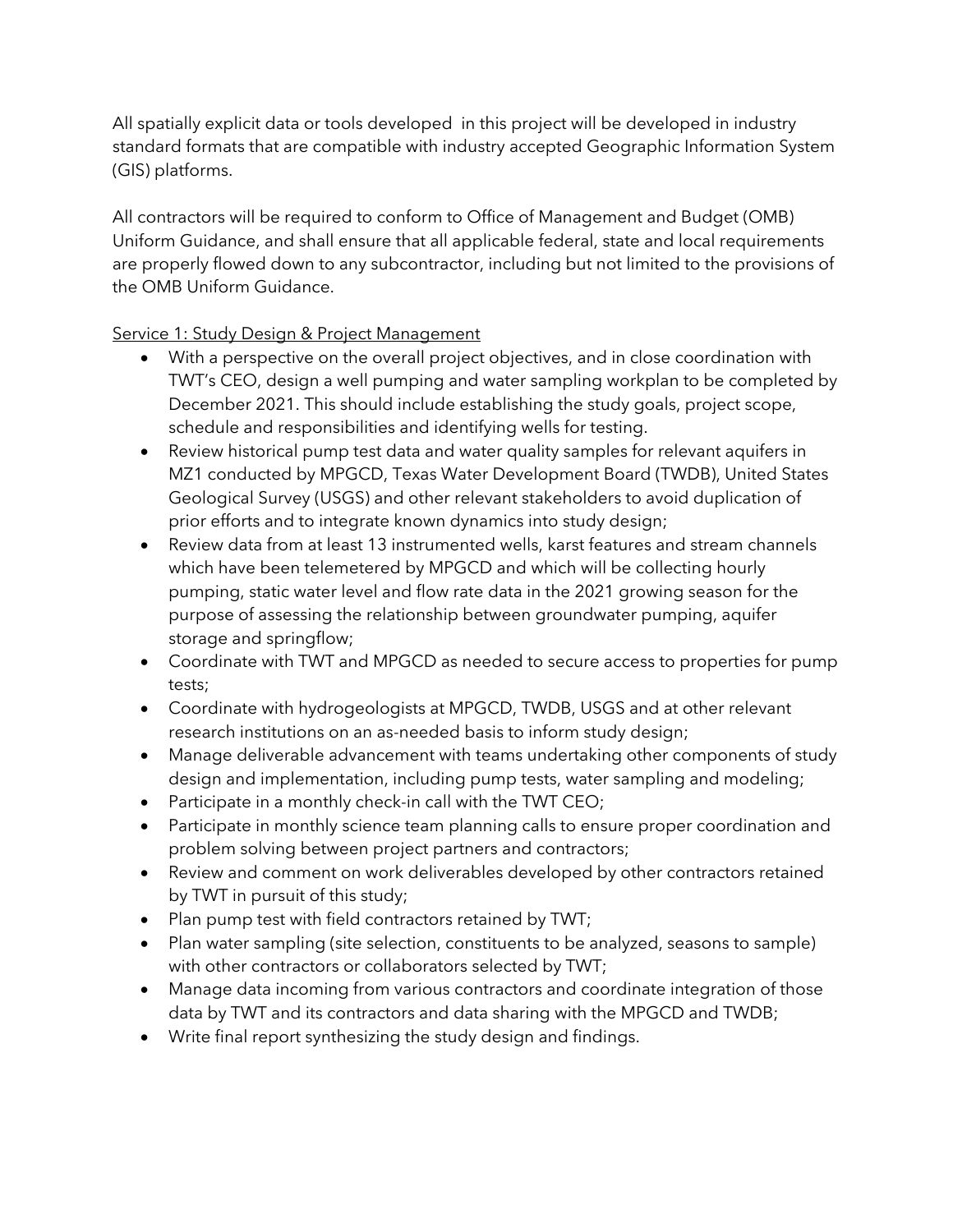#### Service 2: Field Tests

- Assess well conditions for prospective wells to be tested, assemble field equipment and administer pump tests on 3-6 wells. Assumed well characteristics include depth to water of 150-200 feet and 400 gallon per minute capacity. Pump tests are expected to run for 24-48 hours. Cost should be quoted based on number of tests performed. All tests are assumed to be within MZ1 (Leon-Belding Irrigation Area), roughly 7 miles west of Fort Stockton. The steps assumed for delivery of this workstream component include:
	- o With guidance of Project Manager, assess suitability of pumping well(s) (i.e. is pump of sufficient size, can/is flow being metered, run well(s) for short period of time and measure water level, assess whether discharge water be adequately routed to prevent immediate aquifer recharge;
	- o Deploy down hole pressure transducers in all wells to be monitored, install flow measuring devise at pumping well;
	- o After transducer deployment, allow 7± days of background water level monitoring and spring discharge measurements, periodically manually measure water levels, retrieve and review data;
	- o Turn on pump and run for predetermined length of time (1-2 days), optional sample for general water quality at beginning and end of test, measure discharge, periodically manually measure water levels;
	- o Allow wells to recover to 90-95% of pre-test levels, periodically manually measure water levels, retrieve transducers, download data;
- Coordinate with landowners and MPGCD as needed to secure access to property;
- Coordinate with project manager in advance of well tests and deliver data following test run;
- Must demonstrate appropriate liability and workers compensation insurance coverages.

### Service 3: Water Sampling & Geochemical Analysis

- Recommend consituents to be sampled to advance study goals as articulated by the Project Manager. These will include a suite of inorganic cations, anions and trace metals patterned on the TWDB standard suite and isotopes selected to assess the source of flow at Comanche Springs based on water age and chemical processes in groundwater migration;
- Collect and analyze water quality samples from groundwater wells and Comanche Springs during its flow period. Samples will be collected from wells and spring outlets to be identified by the Project Manager and during times of year and in coordination with the pumping tests as determined Project Manager;
- Interpret water quality results to inform specific study questions related to aquifer properties and springflow;
- Cost should be quoted based on number of tests performed. All tests are assumed to be within MZ1 (Leon-Belding Irrigation Area), roughly 7 miles west of Fort Stockton.